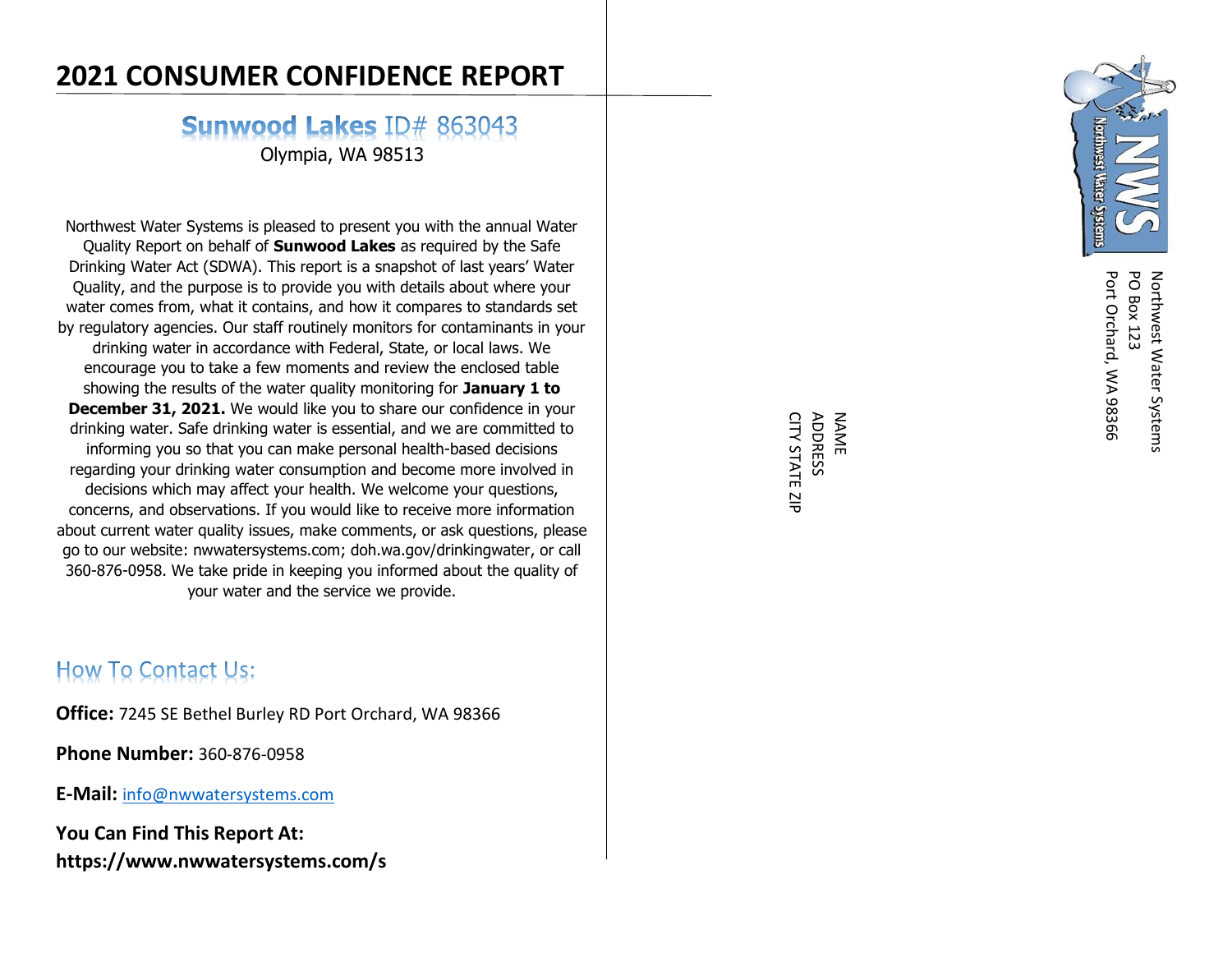#### **Contaminants in Drinking Water:**

Drinking water including bottled water, may reasonably be expected to contain at least small amounts of some contaminants. The presence of contaminants does not necessarily indicate that water poses a health risk. In order to ensure that tap water is safe to drink, EPA prescribes regulations that limit the number of certain contaminants in water provided by public water systems. The Food and Drug Administration (FDA) regulations establish limits for contaminants in bottled water which must provide the same protection for public health. More information about contaminants and potential health effects can be obtained by calling the EPA's Safe Drinking Water hotline (1-800- 426-4791). Sources of drinking water (both tap water and bottled water) can include rivers, lakes, streams, ponds, reservoirs, springs, and wells. As water travels over the surface of the land or through the ground, it dissolves naturally occurring minerals and, in some cases, radioactive material, and can pick up substances resulting from the presence of animal or human activity.

#### **Lead in Drinking Water:**

If present, elevated levels of lead can cause serious health problems, especially for pregnant women and young children. Lead in drinking water is primarily from materials and components associated with service lines and home plumbing. **Sunwood Lakes** is responsible for providing high quality drinking water but cannot control the variety of materials used in plumbing components. When your water has been sitting for several hours, you can minimize the potential for lead exposure by flushing your tap for 30 seconds to 2 minutes before using water for drinking or cooking. If you are concerned about lead in your water, you may wish to have your water tested. Information on lead in drinking water, testing methods, and steps you can take to minimize exposure is available from the Safe Drinking Water Hotline or online at: http://www.epa.gov/safewater/lead

#### **Do I Need to Take Special Precaution?**

Some people may be more vulnerable to contaminants in drinking water than the general population. Immuno-compromised persons such as persons with cancer undergoing chemotherapy, persons who have undergone organ transplants, people with HIV/AIDS or other immune system disorders, some elderly, and infants can be particularly at risk from infections. These people should seek advice about drinking water from their health care providers. EPA/Centers for Disease Control (CDC) guidelines on appropriate means to lessen the risk of infection by **Cryptosporidium** and other microbial contaminants are available from the Safe Water Drinking Hotline: 800-426-4791

#### **Waivers:**

Complete Inorganic (IOC) 9 Year Waiver. Next Due: 07/2028 Manganese 3 Year Waiver. Next Due: 07/2022

**EPA UNREGULATED:** Unregulated contaminants are those for which EPA has not established drinking water standards. The purpose of unregulated contaminant monitoring is to assist EPA in determining their occurrence in drinking water and whether future regulation is warranted. **About Iron:** This contaminant is not currently regulated by USEPA. However, the state has set an MCL for this contaminant for all Group A Systems.

**About Manganese:** This contaminant is not currently regulated by USEPA. However, the state has set an MCL for this contaminant for all Group A Systems Manganese is one of the most abundant elements in the earth's crust. It is an essential nutrient for many living organisms, including humans. Adverse health effects may be caused by over exposure.

#### **Terms and Abbreviations Used**:

**MCL (Maximum Contaminant Level):** The highest level of a contaminant that is allowed in drinking water

**SDRL (State Detection Reporting Limit):** The minimum reportable detection of an analyte

**AL (Action Level):** The concentration of a contaminant which, if exceeded, triggers treatment or other requirements that a water system must follow

**IOC (Inorganic Chemicals):** Mineral-based compounds **pCi/L:** Picocuries per Liter **ppb:** Parts per billion **N/A:** Not applicable **μmhos/cm:** Micromhos per centimeter **DIST:** Distribution **mg/L:** Milligrams per Liter **ug/L:** Micrograms per Liter **THM:** Total Trihalomethane **HAA5:** Halo-Acetic Acids **NTU:** Nephelometric Turbidity Units **WF:** combination of sources.